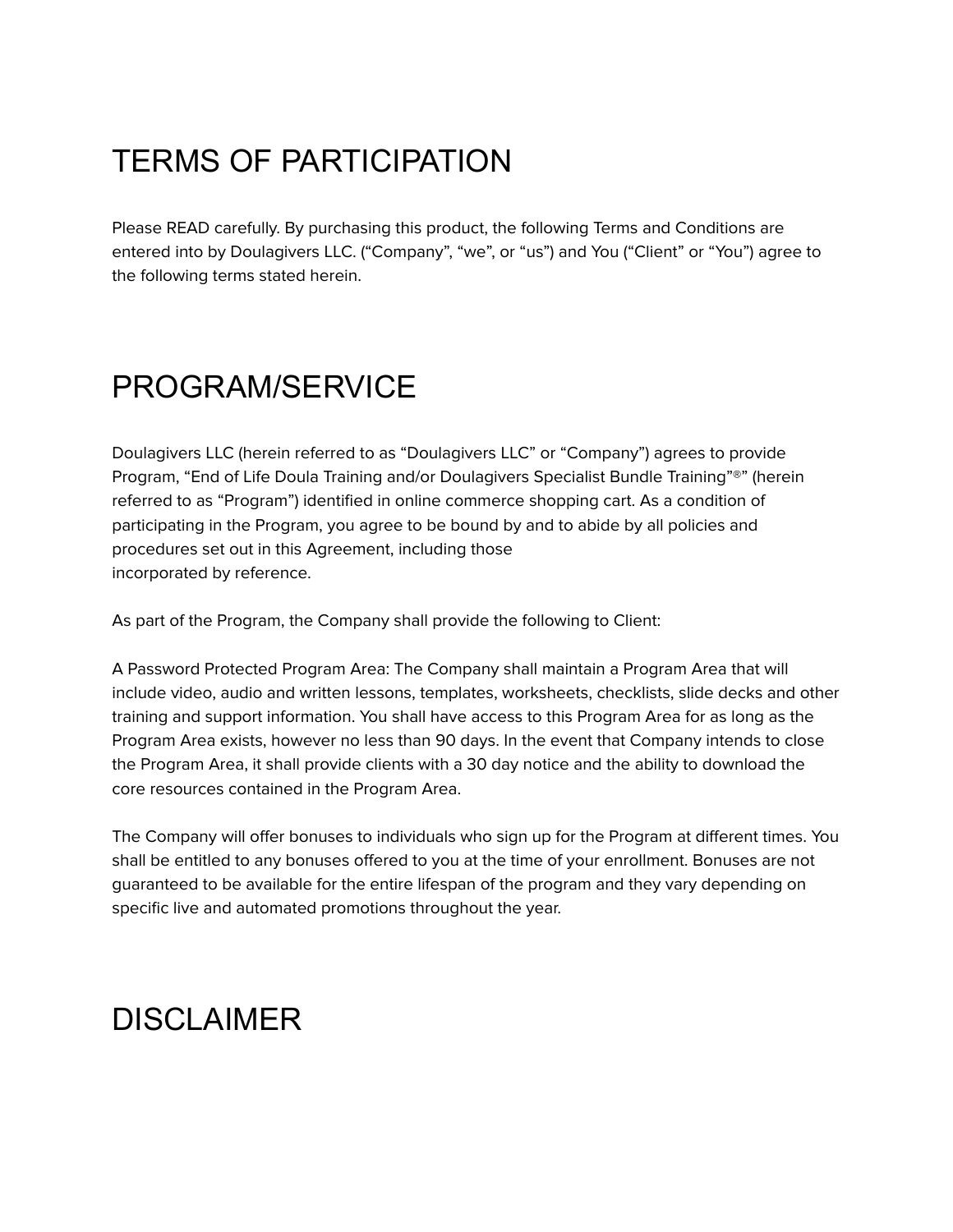The Company's Terms of Use, Privacy Policy, and Disclaimer are hereby incorporated by reference into this agreement. Except as modified by this Agreement, each of those agreements and policies shall apply fully to your participation in the Program.

Client understands Suzanne O'Brien (herein referred to as "Consultant") and Doulagivers LLC, is not an employee, agent, lawyer, doctor, manager, therapist, public relations or business manager, registered dietician, or financial analyst, psychotherapist or accountant. Client understands that Consultant has not promised, shall not be obligated to and will not; (1) procure or attempt to procure employment or business or sales for Client; (2) Perform any business management functions including but not limited to, accounting, tax or investment consulting, or advice with regard thereto; (3) act as a therapist providing psychoanalysis, psychological counseling or behavioral therapy; (4) act as a public relations manager (5) act as a publicist to procure any publicity,interviews, write-ups, features, television, print or digital media exposure for Client; (6) introduce Client to Consultant's full network of contacts, media partners or business partners. Client understands that a relationship does not exist between the parties after the conclusion of this program. If the Parties continue their relationship, a separate agreement will be entered into.

#### FEES

In consideration of Your access to the Program, you agree to pay the following fees.

You may choose between a single payment of \$997 for the CEOLD or \$1,997 for the Doulagivers Specialist Bundle Package (due immediately) or 6 monthly payments of \$197 for the CEOLD training and 12 monthly payments of \$199 for the Doulagiver Specialist Bundle Package. If you elect to pay for Doulagivers CEOLD® in full, you can pay in one payment of \$997 (saving \$185). If you select the payment plan, you must pay the initial payment today and then your selected payment method will be automatically charged the following 5 payments on a monthly basis, for a total payment of \$1,182. If you elect to pay for Doulagivers Bundle Package® in full, you can pay in one payment of \$1,997 (saving \$391). If you select the payment plan, you must pay the initial payment today and then your selected payment method will be automatically charged the following 11 payments on a monthly basis, for a total payment of \$2,388. If you opt for monthly payments, you will remain responsible for those payments unless you obtain a refund according to the Program's Refund Policy set forth below. You may not cancel or avoid these payments except through the Refund Policy. In the event that any payment is not made, the Company shall immediately suspend your access to the Program.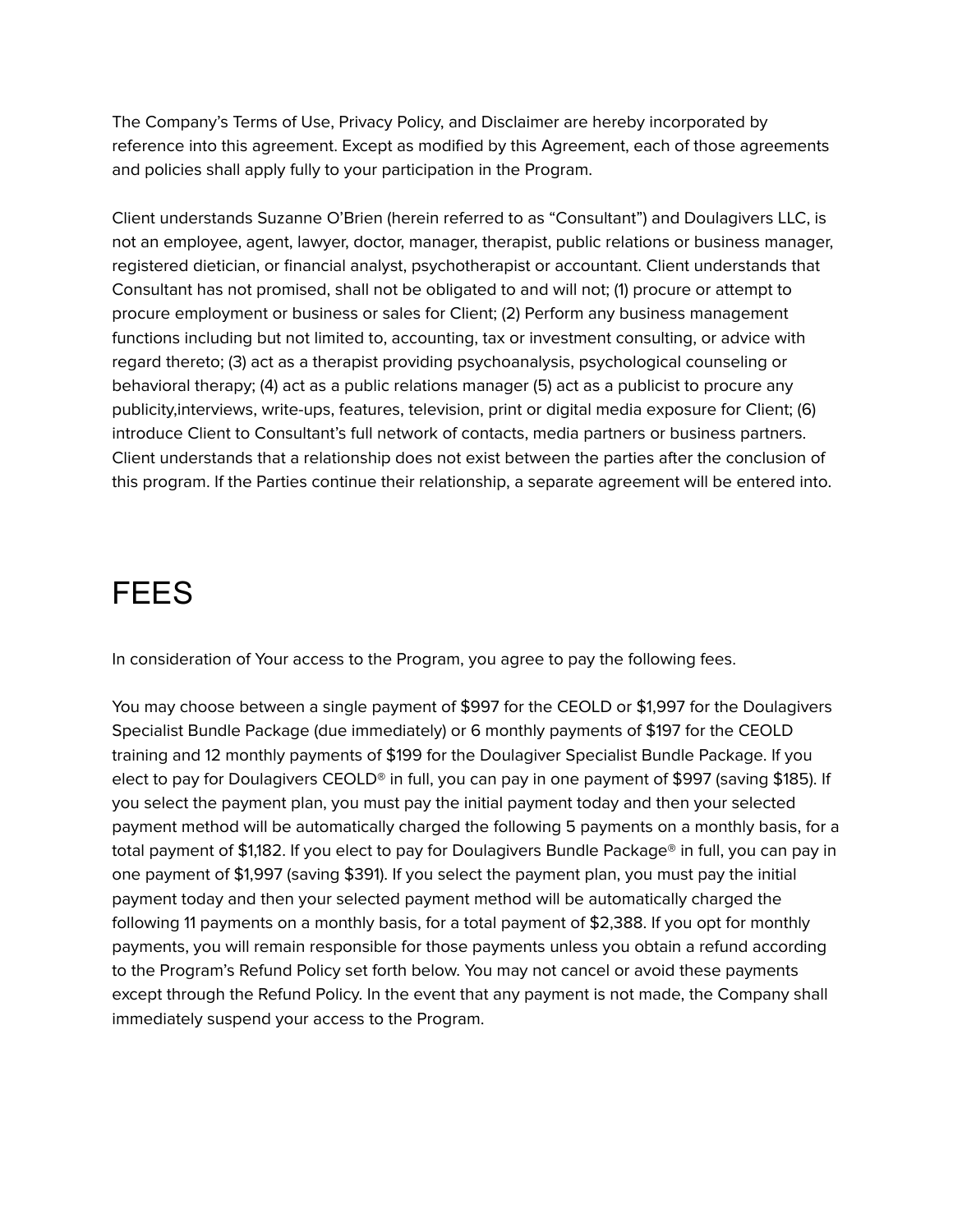## METHODS OF PAYMENT

If You elect for the payment plan, You hereby authorize the Company to charge your credit card or debit card automatically according to the terms set forth in the Fees section above.

Regarding recurring payments and outstanding invoices: If all eligible payment methods we have on file for you are declined for payment of your monthly fee, you must provide a new eligible payment method promptly or your program access will be removed.

# DOULAGIVERS REFUND POLICY

We want you to be satisfied with your purchase, but we also want you to give your best effort to apply all of the learning in the course. The Company provides a 14-day money-back guarantee for the Program. That money-back guarantee is governed by the following terms.

In order to qualify for a refund you must submit proof that you did the work in the course and it did not work for you. In the event that you decide your purchase was not the right decision, within 14 days of enrollment, contact our support team at support@doulagivers.com and let us know you'd like a refund by the 14th day after the first date of Module Number 1 release. You must include your coursework with your request for a refund. If you request a refund and do not include your coursework by the 14th day, you will not be granted a refund.

The work that you need to submit with your request for a refund includes ALL of the following items:

- Access and full completion to Your Shock Phase Module 1 Webinar. Must be marked as complete. (Take a Screenshot)
- Access to Your Private Semester FB page with engagement. (Please provide at least 4 screenshots)
- Hand in Workbook for Module 1 with both case studies completed as well as assignment #1 completed.

We will NOT provide refunds more than 14 days following the date of Module release #1. After day 14, all payments are non-refundable and you are responsible for full payment of the fees for the program regardless if you complete the program.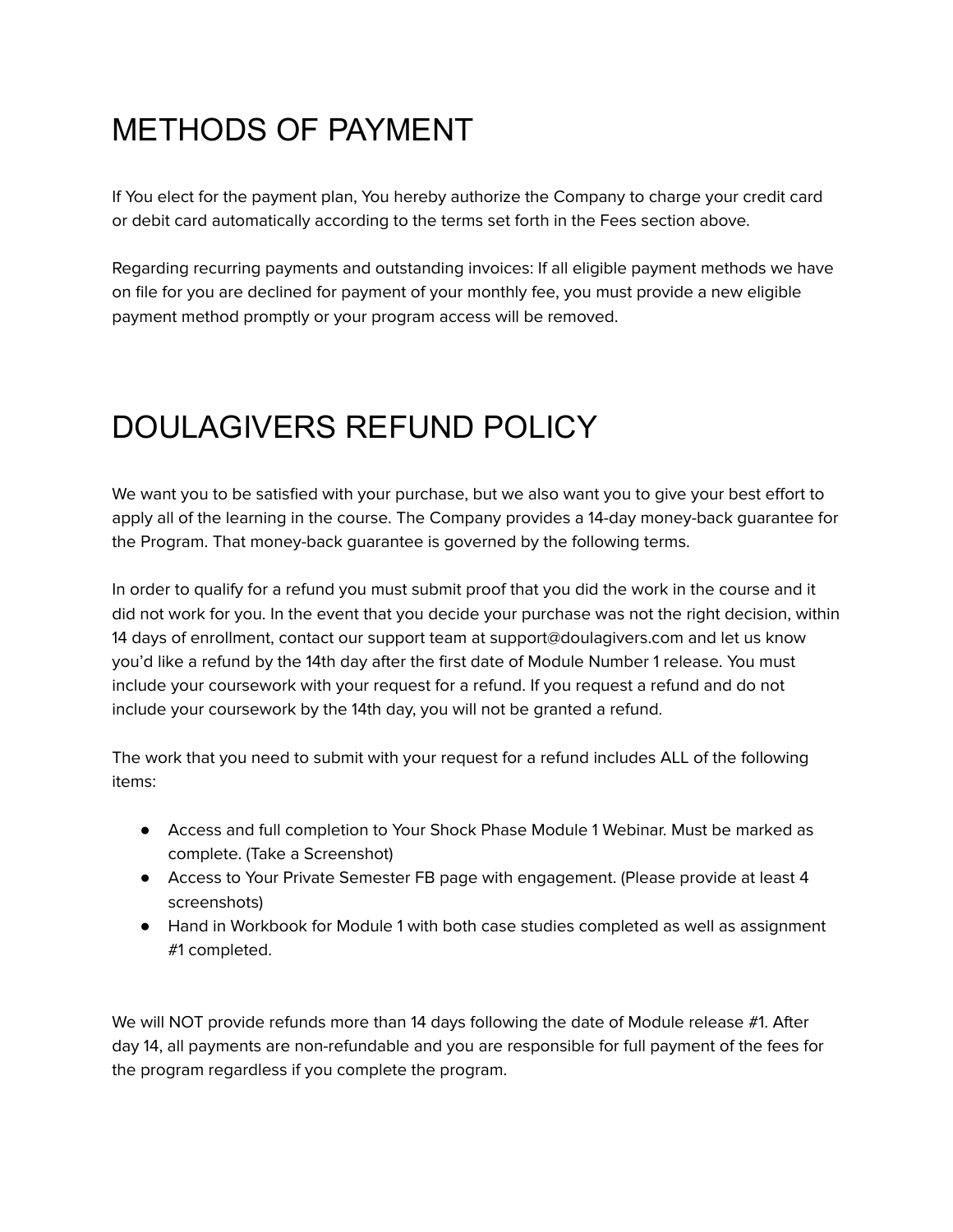Please note: If you opted for a payment plan and you do not request a refund within 14 days of the release of Module 1, with the required coursework at the time of your refund request, you are required by law to complete the remaining payments of your payment plan.

Upon determining that you are entitled to a refund pursuant to this policy, the Company will promptly issue an instruction to its payment processor to issue the refund. The Company does not control its payment processor and will not be able to expedite any refunds.

If you receive a refund of any purchase through this money-back guarantee, that shall immediately terminate any and all licenses granted you to use the material provided to you under this Agreement and the Company's Terms of Use. You shall immediately cease using the material and shall destroy all copies of the information provided to you, including without limitation: video recordings, audio recordings, forms, template documents, slide shows, membership areas, social media groups limited to paying members, and other resources.

All refunds are discretionary as determined by Doulagivers LLC. To further clarify, we will not provide refunds after the 14th day from the date of Module 1 release and all payments must be made on a timely basis. If payments are not made on time, you agree to pay interest on all past-due sums at a rate of 1.5% per month or the highest rate allowed by law, whichever is greater.

If you have any questions or problems, please let us know by contacting our support team directly. The support desk can be reached at: support@doulagivers.com

## CLIENT RESPONSIBILITY

The Company respects the privacy of its clients and will not disclose any information You provide except as set forth in this Agreement. As a condition of participating in the Program, you hereby agree to respect the privacy of other Program participants and to respect the Company's confidential information.

Specifically, you shall not share any information provided by other Program participants outside of the bounds of the Program unless you receive express written permission from such other participants to share the information. Similarly, the content of the Program contains the Company's proprietary methods, processes, forms, templates, and other information. You hereby agree not to share the information provided to You in the Program with anyone other than the Company, its owners and employees, and other Program participants.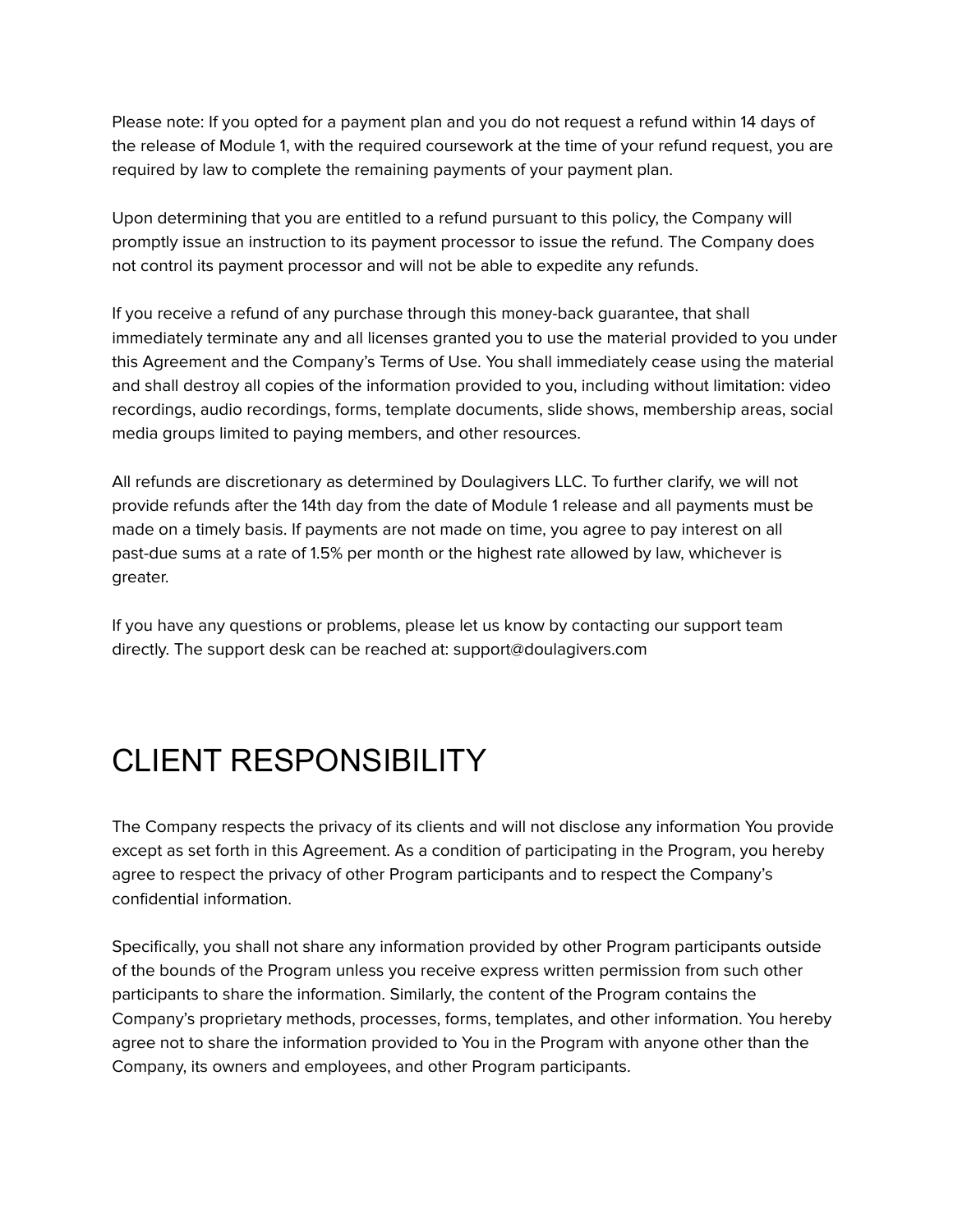## **CONFIDENTIALITY**

The Company respects the privacy of its clients and will not disclose any information You provide except as set forth in this Agreement. As a condition of participating in the Program, you hereby agree to respect the privacy of other Program participants and to respect the Company's confidential information.

Specifically, you shall not share any information provided by other Program participants outside of the bounds of the Program unless you receive express written permission from such other participants to share the information. Similarly, the content of the Program contains the Company's proprietary methods, processes, forms, templates, and other information. You hereby agree not to share the information provided to You in the Program with anyone other than the Company, it's owners and employees, and other Program participants.

### NO TRANSFER OF INTELLECTUAL PROPERTY

All content included as part of the Program, such as text, graphics, logos, images, as well as the compilation thereof, and any software used in the Program, is the property of the Company or its suppliers and protected by copyright and other laws that protect intellectual property and proprietary rights.

The Company name, the Company logo, the Company slogan, and all related names, logos, product and service names, designs, and slogans are trademarks of the Company or its affiliates or licensors. You must not use such marks without the prior written permission of the Company. All other names, logos, product and service names, designs and slogans in the Program are the trademarks of their respective owners.

Your participation in the Program does not result in a transfer of any intellectual property to You, and, as a condition of participation in the Program, You agree to observe and abide by all copyright and other intellectual property protection.

You are granted a single-use, non-exclusive, non-transferable, revocable license to access and use the Program content and resources. You hereby agree that You will not modify, publish, transmit, reverse engineer, participate in the transfer or sale, create derivative works, or in any way exploit any of the content, in whole or in part, found in the Program.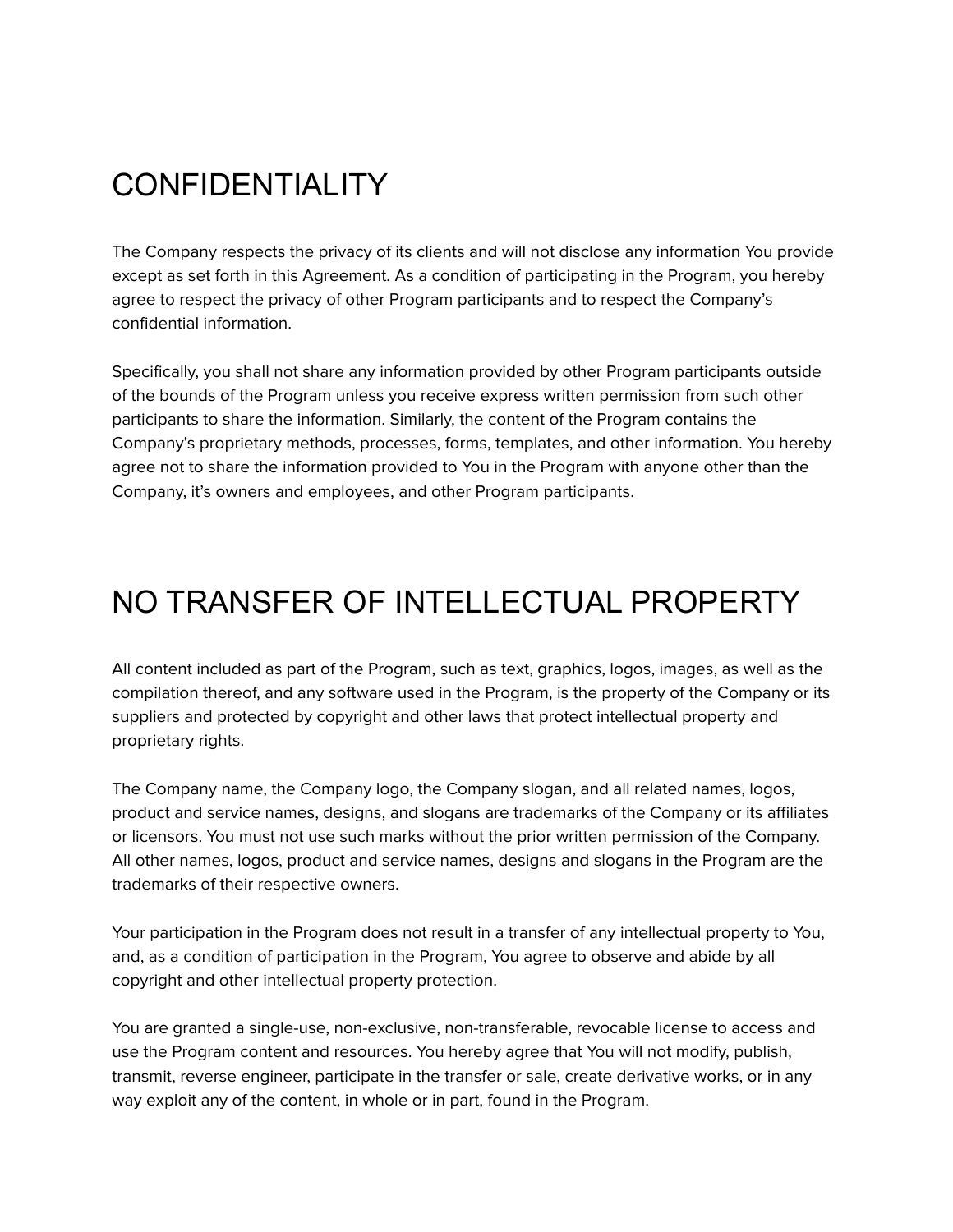The Company content is not for resale. Your participation in the Program does not entitle you to make any unauthorized use of any protected content, and in particular you will not delete or alter any proprietary rights or attribution notices in any content. You will use protected content solely for your individual use, and will make no other use of the content without the express written permission of the Company and the copyright owner. You agree that you do not acquire any ownership rights in any protected content

We do not grant you any licenses, express or implied, to the intellectual property of the Company or our licensors except as expressly authorized herein.

You hereby agree that any infringement of the Company's intellectual property shall result in an immediate termination of the license granted hereunder. To be clear, if you violate the Company's intellectual property rights, your access to the Program will be terminated immediately, and you shall not be entitled to a refund of any portion of the fees.

#### TERMINATION

The Company reserves the right, in its sole discretion, to terminate your access to the Program and the related services or any portion thereof at any time, if You become disruptive to the Company or other Program participants, if You fail to follow the Program guidelines, if You do not act in the highest ethical state when learning and practicing as deemed by the Company, or if You otherwise violate this Agreement. You shall not be entitled to a refund of any portion of the fees and shall not be excused from any remaining payments under a payment plan in the event of such termination and will lose your active certification status immediately.

## INDEPENDENT CONTRACTOR STATUS

Nothing in this Agreement shall be construed to create a partnership, joint venture, employment, or agency relationship. The Company is agreeing only to provide Client with access to the Program, which provides education and information. The information contained in the Program, including any interactions with the instructors, is not intended as, and shall not be understood or construed as, professional advice.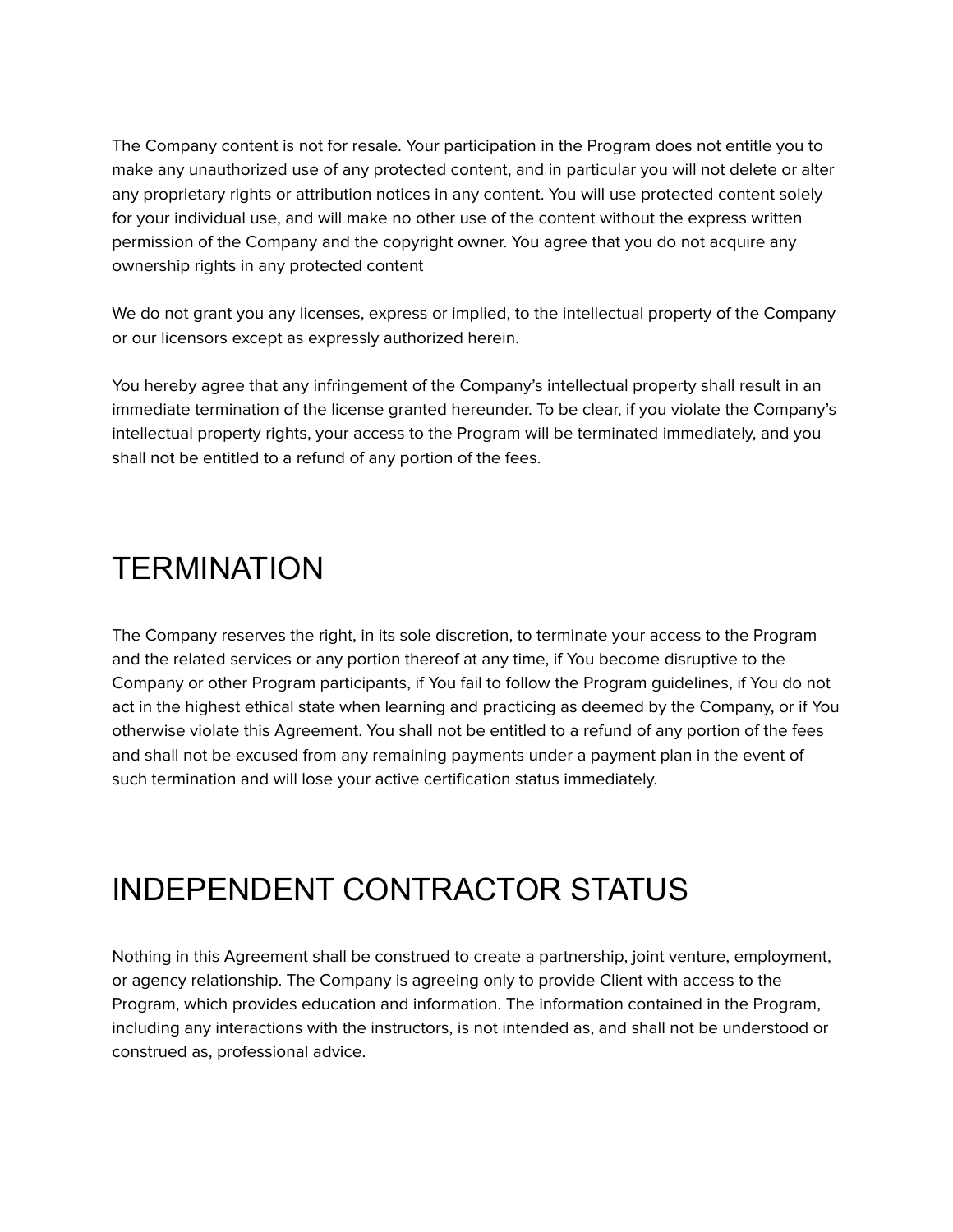## FORCE MAJEURE

The Company shall not be liable or responsible to You, nor be deemed to have defaulted or breached this Agreement, for any failure or delay in fulfilling or performing any term of this Agreement when and to the extent such failure or delay is caused by or results from acts or circumstances beyond the reasonable control of the Company including, without limitation, acts of God, flood, fire, earthquake, explosion, governmental actions, war, invasion, or hostilities (whether war is declared or not), terrorist threats or acts, riot, or other civil unrest, national emergency, revolution, insurrection, epidemic, lock-outs, strikes or other labor disputes (whether or not relating to either party's workforce), or restraints or delays affecting carriers or inability or delay in obtaining supplies of adequate or suitable materials, materials or telecommunication breakdown or power outage.

## SEVERABILITY/WAIVER

If any term or provision of this Agreement is found by a court of competent jurisdiction to be invalid, illegal, or unenforceable in any jurisdiction, such invalidity, illegality or unenforceability shall not affect any other term or provision of this Agreement or invalidate or render unenforceable such term or provision in any other jurisdiction.

## **MISCELLANEOUS**

You agree to absolve and do hereby absolve the Company of any and all liability or loss that you or any person or entity associated with you may suffer or incur as a result of use of the Program and/or any information and resources contained in the Program. You agree that the Company shall not be liable to you for any type of damages, including direct, indirect, special, incidental, equitable, or consequential loss or damages for use of the Program.

The information, software, products, and service included or available through the Program may include inaccuracies or typographical errors. Changes are periodically added to the information in the Program. The Company and/or its suppliers may make improvements and/or changes in the Program at any time.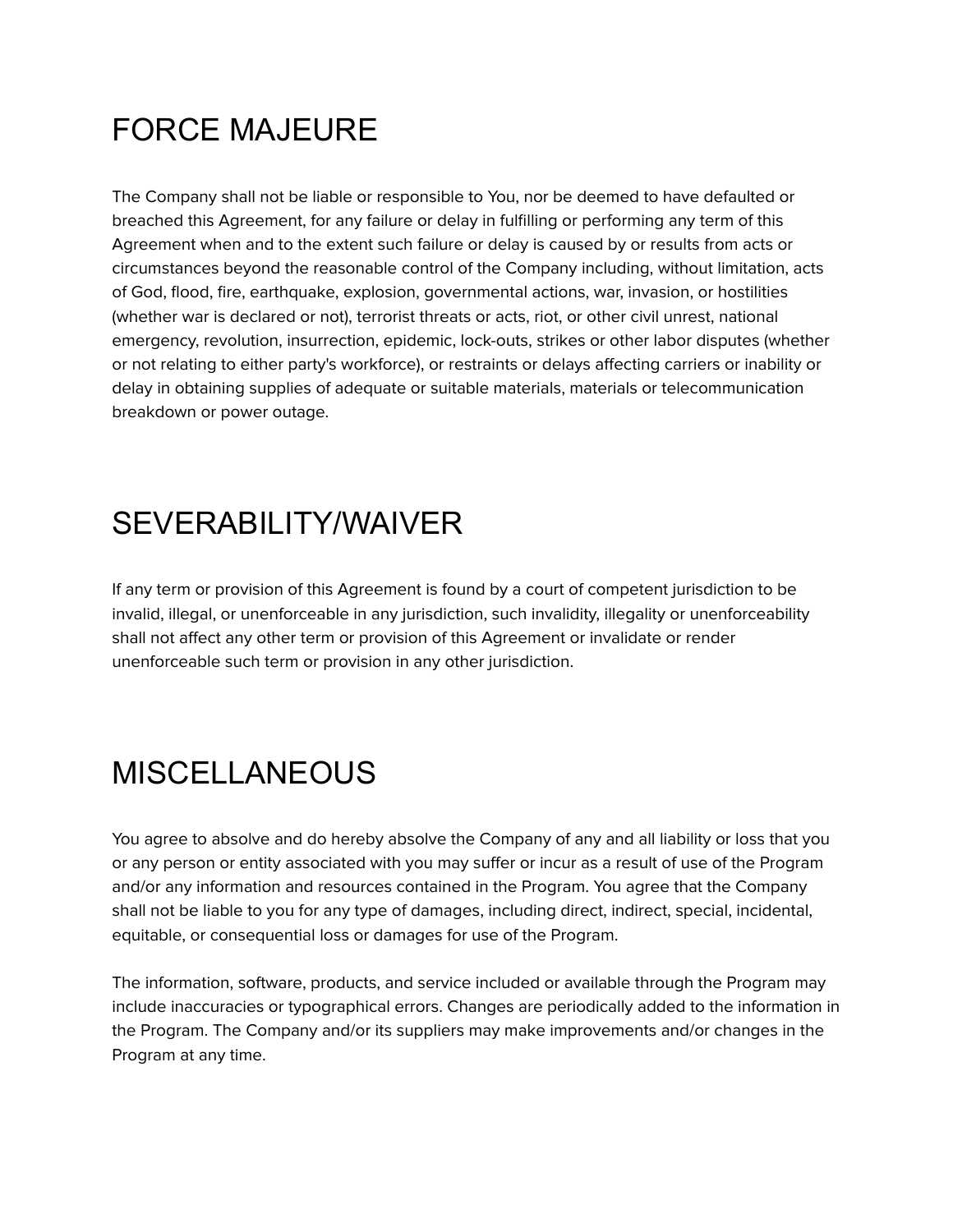The Company and/or its suppliers make no representations about the suitability, reliability, availability, timeliness, and accuracy of the information, software, products, services, and related graphics contained in the Program for any purpose. To the maximum extent permitted by applicable law, all such information, software, products, services, and related graphics are provided "as is" without warranty or condition of any kind. The Company and/or its suppliers hereby disclaim all warranties and conditions with regard to this information, software, products, services, and related graphics, including all implied warranties or conditions of merchantability, fitness for a particular purpose, title, and non-infringement.

To the maximum extent permitted by applicable law, in no event shall the Company and/or its suppliers be liable for any direct, indirect, punitive, incidental, special, consequential damages or any damages whatsoever including, without limitation, damages for loss of use, data, or profits arising out of or in any way connected with the use or performance of the Program, with the delay or inability to use the Program or related service, the provision of or failure to provide services, or for any information, software, products, services, and related graphics obtained through the Program, or otherwise arising out of the use of the Program, whether based on contract, tort, negligence, strict liability, or otherwise, even if the Company or any of its suppliers has been advised of the possibility of damages. Because some States or other jurisdictions do not allow the exclusion or limitation of liability for consequential or incidental damages, the above limitations may not apply to You. If you are dissatisfied with the Program or any portion of it, your sole and exclusive remedy is to discontinue using the Program. For errors or omissions that may appear in any of the program materials.

## RESOLUTION OF DISPUTES

You hereby expressly waive any and all claims you may have, now or in the future, arising out of or relating to the Program. To the extent that you attempt to assert any such claim, you hereby expressly agree to present such claim only in the state or federal courts that are geographically nearest to Charlotte, N.C.

### MODIFICATION

Company may modify terms of this agreement at any time. All modifications shall be posted on the www.Doulagivers.com/terms page.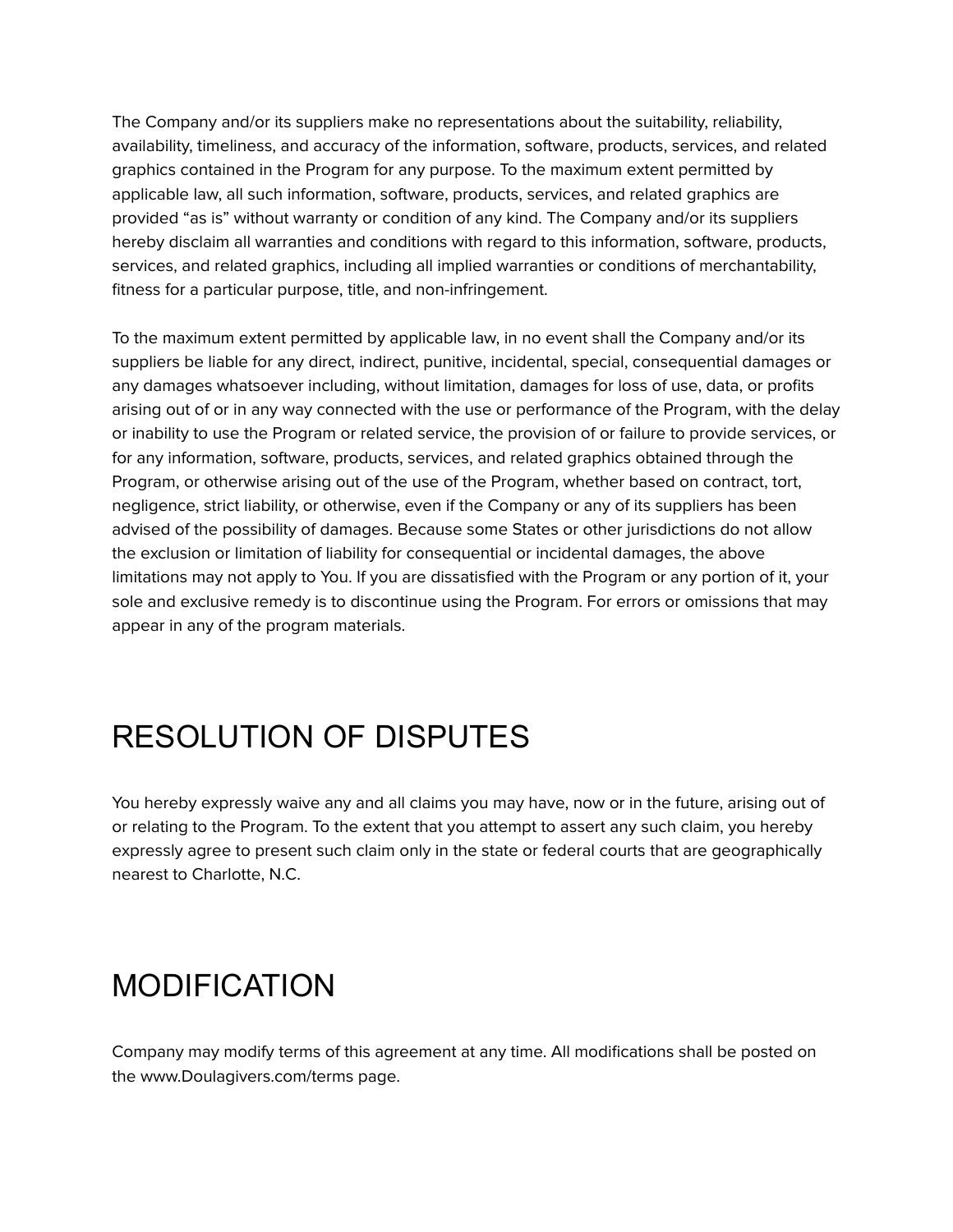### INDEMNIFICATION

You agree to indemnify, defend, and hold harmless the Company, its officers, directors, employees, agents, and third parties for any losses, costs, liabilities, and expenses (including reasonable attorneys' fees) relating to or arising out of your use of or inability to use the Program and related services, any user postings made by you, your violation of any terms of this Agreement or your violation of any rights of a third party, or your violation of any applicable laws, rules or regulations. The Company reserves the right, at its own cost, to assume the exclusive defense and control of any matter otherwise subject to indemnification by you, in which event you will fully cooperate with the Company in asserting any available defenses.

### EQUITABLE RELIEF

In the event that a dispute arises between the Parties for which monetary relief is inadequate and where a Party may suffer irreparable harm in the absence of an appropriate remedy, the injured Party may apply to any court of competent jurisdiction for equitable relief, including without limitation a temporary restraining order or injunction.

## EARNINGS DISCLAIMER

Every effort has been made to accurately represent our programs and the educational value they provide.

You should not rely on any revenue, sales, or earnings information we present as any kind of promise, guarantee, or expectation of any level of success or earnings. Your results will be determined by a number of factors over which we have no control, such as your dedication to implement suggestions for launching your business, financial condition, experiences, skills, level of effort, education, and demand within the market. Running your own business requires risk and work. Subject to our Refund Policy, we provide content without any express or implied warranties.